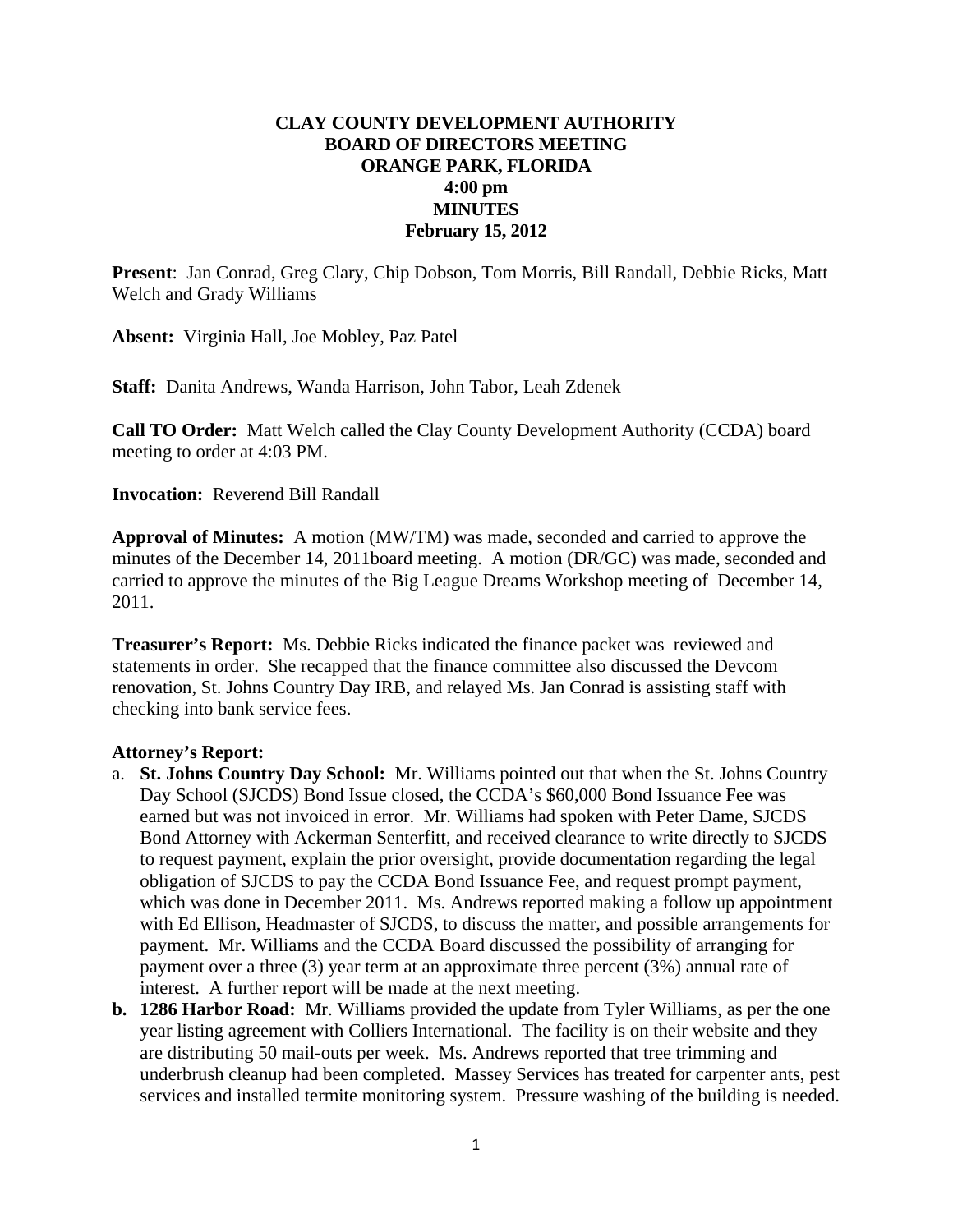In addition, Ms. Nancy Keating with Challenge Enterprises as next door neighbor is regularly checking the exterior doors and helping informally monitor activity for security purposes.

- **c. Audit Status:** Ms. Mary Ann Magers was informed and received notice from the Auditor General related to three additional items to be included in the audit for CCDA.
- d. **Big League Dreams project:** Per Rob Bradley, Mr. Williams noted the County is working with the School Board to choose a potential site and they are considering the land where the proposed Fleming Island Junior High School was to be built, the P6 property- ball fields run by the YMCA and Thunderbolt Elementary. Mr. Matt Welch volunteered to attend Big League Dreams meetings for the CCDA and report back on progress (to be added as an agenda item). Ms. Andrews noted inquiry was received from Commissioner Robinson about Big League Dreams and he relayed that he had been out of the loop regarding the workshop. Subsequently, she had followed up and provided copies of the minutes from the CCDA's meetings relating to the Big League Dreams. Brief discussion followed about the upcoming political/election cycle in the county and Mr. Clary suggested the CCDA needs to have proper facts and asked if CCDA had ever undertaken similar projects. Ms. Andrews relayed this could be considered a community development project much like other beneficial projects such as the Brownfields initiative undertaken by the CCDA that would have positive impact within the county.

**Economic Development Report:** Ms. Danita Andrews gave an overview of Economic Development activity and provided additional background.

- **a. Target Industries:** Industry Stakeholder meetings have been scheduled for Business Support Services March  $5<sup>th</sup>$ ; Health and Rehabilitative Care as well as Advanced Manufacturing, Aerospace and Distribution/Logistics will take place on March  $7<sup>th</sup>$  Ms. Katherine Johnston with SRI will assist in presenting findings/outcomes and have additional discussion with the Economic Development Advisory board March 8<sup>th</sup>.
- **b. Defense/BRAC Monitoring:** The Florida Defense Alliance and Military Affairs Committee is keying in on potential BRAC activity for Florida's military bases and we have assisted with outreach with Colonel Jarriel, Commander of Camp Blanding with issues of importance to the Army Air National Guard.
- **c. Brownfields Activity:** We are working closely with Danielle Judd, Green Cove Springs City Manager and will have a joint meeting with our consultants at City Hall to discuss potential priority parcels.
- **d. Warner Road:** The Economic Development Advisory Board had submitted a letter of support for the first Planned Industrial Development (PID) for Warner Road, which has encountered some opposition from the residents on the depth of the buffers. This project has potential to set precedence regarding buffering and setbacks with the rezoning. In addition, the accessibility of the rail spur and transportation access is considered very advantageous for future industrial development and economic development. The applicant is an existing Clay County Business that has potential expansion plans and is working closely with neighboring residents relating to the buffer issues.
- **e. Prospect/Project Activity:** Ms. Andrews passed out the confidential client activity information. Mr. Welch indicated he was pleased to see this and Ms. Andrews proceeded with briefing the board on current economic development projects from direct inquiries as well as JAXUSA and Enterprise Florida. The sheets were collected in keeping with confidentiality.